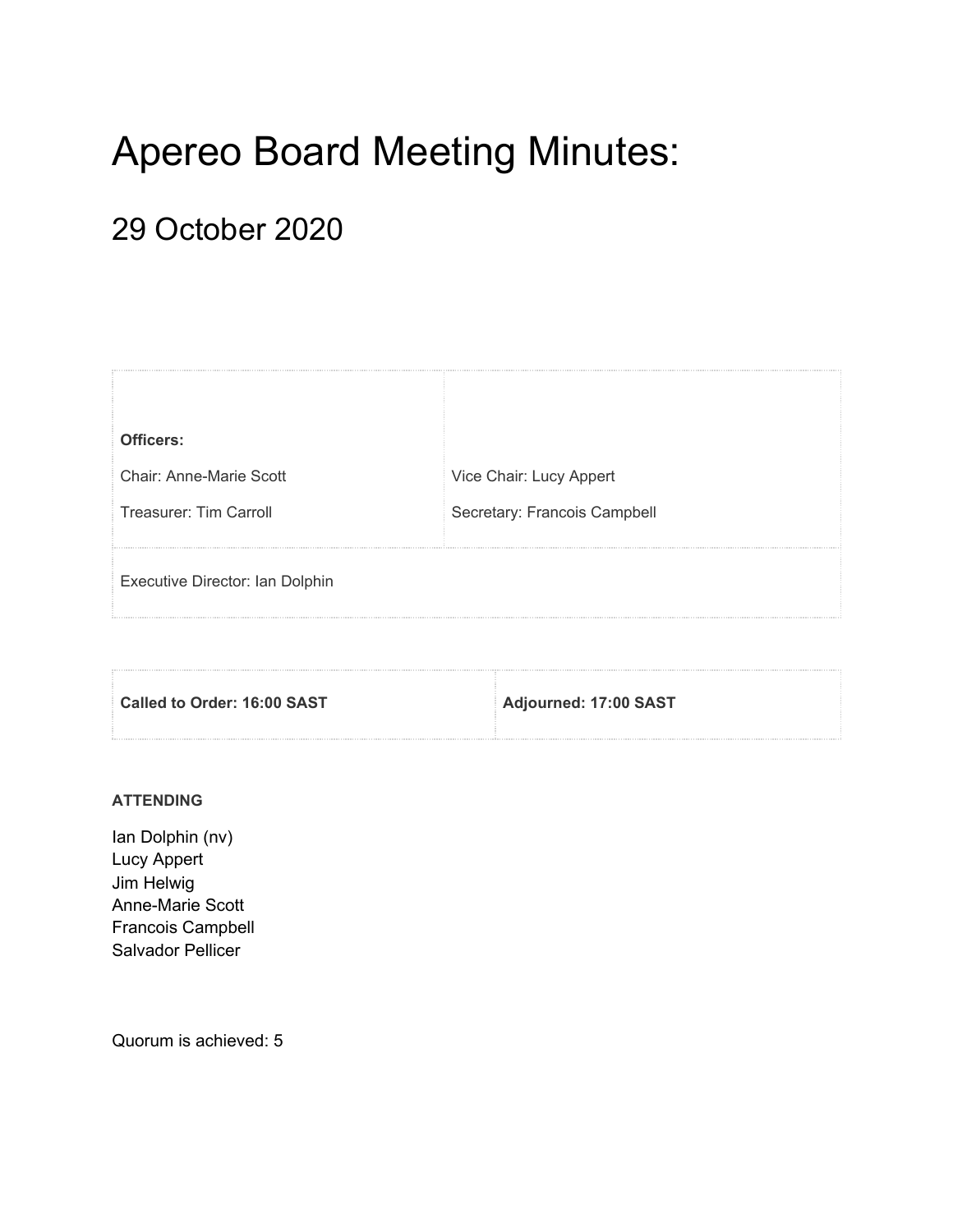# Agenda

- 1. Apologies for Absence: Thierry Koscielniak
	- a. Absence Noted:
		- i. Mathilde Guerin
		- ii. Boeta Pretorious
		- iii. Matthew Roscoff
		- iv. Tim Carroll
		- v. Laura McCord
- 2. Minutes of the Previous Meeting
	- a. Accuracy
		- i. Moved (Jim) and seconded ( Lucy )
	- b. Matters Arising not already on this agenda
		- i. Additional illustrations will be included thanks to a volunteer.
		- ii. Extension of the ED contract has been concluded.
- 3. Financial Reports
	- a. Regular Reports
		- i. Working on the aging receivables. Noting impact of Covid and changes in leadership on receivables receipt
		- ii. Immediate effort around invoicing
	- b. Membership List/Status NB: Please bookmark this page and add notes to any institution you have contact with, including contact details where if possible
	- c. Audit Status
		- i. Documentation and material has been provided to the auditors.
		- ii. No further requests and awaiting on further progress from the Auditors.
- 4. Board Elections: Status Update
	- a. Voting arrangements officers decision
		- i. Change to the voting process in the context of the Pandemic
		- ii. Proxy voting will be accepted.
		- iii. Ballots are cast by proxy in advance to the secretary, copied to the ED.
		- iv. The agm itself can then vote to affirm the ballot in line with NJ legislation.
	- b. Moved ( Jim ), Seconded ( Francois )
- 5. Open Apereo 2021 Status update
	- a. Call is out for volunteers for the organization of the conference
	- b. Emphasis on a creative event and not solely webinar-like focus
	- c. More help is welcome and desired
	- d. Incubation and creativity on the university level re pandemic should be reflected in the event
	- e. Tonote: Small scale project scaling into major projects and our contribution to these efforts.
- 6. Annual General Meeting Agenda (Draft)
	- a. Discussed the agenda and the administrative aspects for the meeting in our current context ( 2020 and the Pandemic )
- 7. Proctorio Legal Actions (Inside Higher Ed for background)